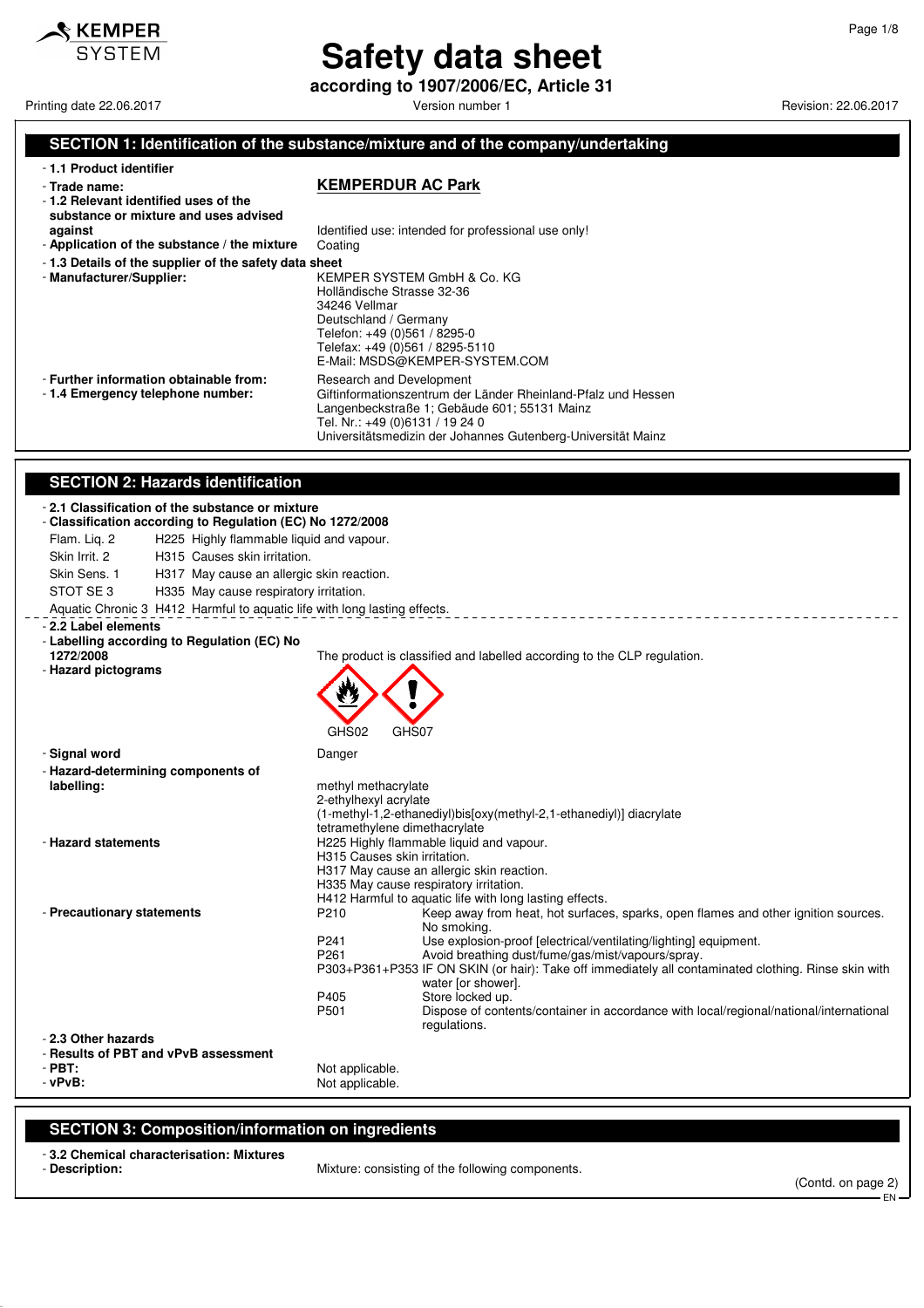

**according to 1907/2006/EC, Article 31**

Printing date 22.06.2017 **Printing date 22.06.2017** Version number 1 Revision: 22.06.2017

## **Trade name: KEMPERDUR AC Park**

|                                                                                                 |                                                                                                                                                                              | (Contd. of page 1) |  |  |  |  |
|-------------------------------------------------------------------------------------------------|------------------------------------------------------------------------------------------------------------------------------------------------------------------------------|--------------------|--|--|--|--|
| - Dangerous components:                                                                         |                                                                                                                                                                              |                    |  |  |  |  |
| CAS: 80-62-6<br>EINECS: 201-297-1<br>Index number: 607-035-00-6<br>Reg.nr.: 01-2119452498-28    | methyl methacrylate<br>Flam. Lig. 2, H225; Skin Irrit. 2, H315; Skin Sens. 1, H317; STOT SE 3, H335                                                                          | 25-50%             |  |  |  |  |
| CAS: 103-11-7<br>EINECS: 203-080-7<br>Index number: 607-107-00-7<br>Reg.nr.: 01-2119453158-37   | 2-ethylhexyl acrylate<br>Skin Irrit. 2, H315; Skin Sens. 1, H317; STOT SE 3, H335; Aquatic Chronic 3, H412                                                                   | 25-50%             |  |  |  |  |
| CAS: 42978-66-5<br>EINECS: 256-032-2<br>Index number: 607-249-00-X<br>Reg.nr.: 01-2119484613-34 | (1-methyl-1,2-ethanediyl)bis[oxy(methyl-2,1-ethanediyl)] diacrylate<br>Aquatic Chronic 2, H411; Skin Irrit. 2, H315; Eye Irrit. 2, H319; Skin Sens. 1, H317; STOT SE 3, H335 | $2.5 - 10%$        |  |  |  |  |
| CAS: 8002-74-2<br>EINECS: 232-315-6<br>Reg.nr.: 01-2119488076-30                                | Paraffin waxes and Hydrocarbon waxes<br>substance with a Community workplace exposure limit                                                                                  | $0.5 - 2.5%$       |  |  |  |  |
| CAS: 2082-81-7<br>EINECS: 218-218-1<br>Index number: 607-134-00-4<br>Reg.nr.: 01-2119967415-30  | tetramethylene dimethacrylate<br>Skin Sens. 1B, H317                                                                                                                         | $0.5 - 2.5%$       |  |  |  |  |
| - Additional information:                                                                       | For the wording of the listed hazard phrases refer to section 16.                                                                                                            |                    |  |  |  |  |

### **SECTION 4: First aid measures**

| -4.1 Description of first aid measures    |                                                                                                         |
|-------------------------------------------|---------------------------------------------------------------------------------------------------------|
| - General information:                    | Immediately remove any clothing soiled by the product.                                                  |
|                                           | Symptoms of poisoning may even occur after several hours; therefore medical observation for at least 48 |
|                                           | hours after the accident.                                                                               |
|                                           | Do not leave affected persons unattended.                                                               |
|                                           | Personal protection for the First Aider.                                                                |
|                                           | Take affected persons out of danger area and lay down.                                                  |
| - After inhalation:                       | In case of unconsciousness place patient stably in side position for transportation.                    |
|                                           | Supply fresh air; consult doctor in case of complaints.                                                 |
| - After skin contact:                     | Immediately wash with water and soap and rinse thoroughly.                                              |
|                                           | Seek medical treatment.                                                                                 |
| - After eye contact:                      | Rinse opened eve for several minutes under running water. If symptoms persist, consult a doctor.        |
|                                           | Protect unharmed eye.                                                                                   |
| - After swallowing:                       | If symptoms persist consult doctor.                                                                     |
| -4.2 Most important symptoms and effects, |                                                                                                         |
| both acute and delayed                    | No further relevant information available.                                                              |
| -4.3 Indication of any immediate medical  |                                                                                                         |
| attention and special treatment needed    | No further relevant information available.                                                              |

| <b>SECTION 5: Firefighting measures</b>                       |                                                                                                                                                                  |
|---------------------------------------------------------------|------------------------------------------------------------------------------------------------------------------------------------------------------------------|
| -5.1 Extinguishing media                                      |                                                                                                                                                                  |
| - Suitable extinguishing agents:                              | CO2, powder or water spray. Fight larger fires with water spray or alcohol resistant foam.<br>Use fire extinguishing methods suitable to surrounding conditions. |
| -5.2 Special hazards arising from the<br>substance or mixture | No further relevant information available.                                                                                                                       |
| - 5.3 Advice for firefighters                                 |                                                                                                                                                                  |
| - Protective equipment:<br>- Additional information           | Do not inhale explosion gases or combustion gases.<br>Dispose of fire debris and contaminated fire fighting water in accordance with official regulations.       |

## **SECTION 6: Accidental release measures**

| -6.1 Personal precautions, protective     |                                                                                                  |
|-------------------------------------------|--------------------------------------------------------------------------------------------------|
| equipment and emergency procedures        | Ensure adequate ventilation                                                                      |
|                                           | Keep away from ignition sources.                                                                 |
|                                           | Wear protective clothing.                                                                        |
|                                           | Avoid contact with skin and eyes                                                                 |
| -6.2 Environmental precautions:           | Inform respective authorities in case of seepage into water course or sewage system.             |
|                                           | Do not allow to enter sewers/ surface or ground water.                                           |
|                                           | Prevent from spreading (e.g. by damming-in or oil barriers).                                     |
| -6.3 Methods and material for containment |                                                                                                  |
| and cleaning up:                          | Absorb with liquid-binding material (sand, diatomite, acid binders, universal binders, sawdust). |
|                                           | Dispose contaminated material as waste according to item 13.                                     |
|                                           | Do not flush with water or aqueous cleansing agents                                              |

(Contd. on page 3) EN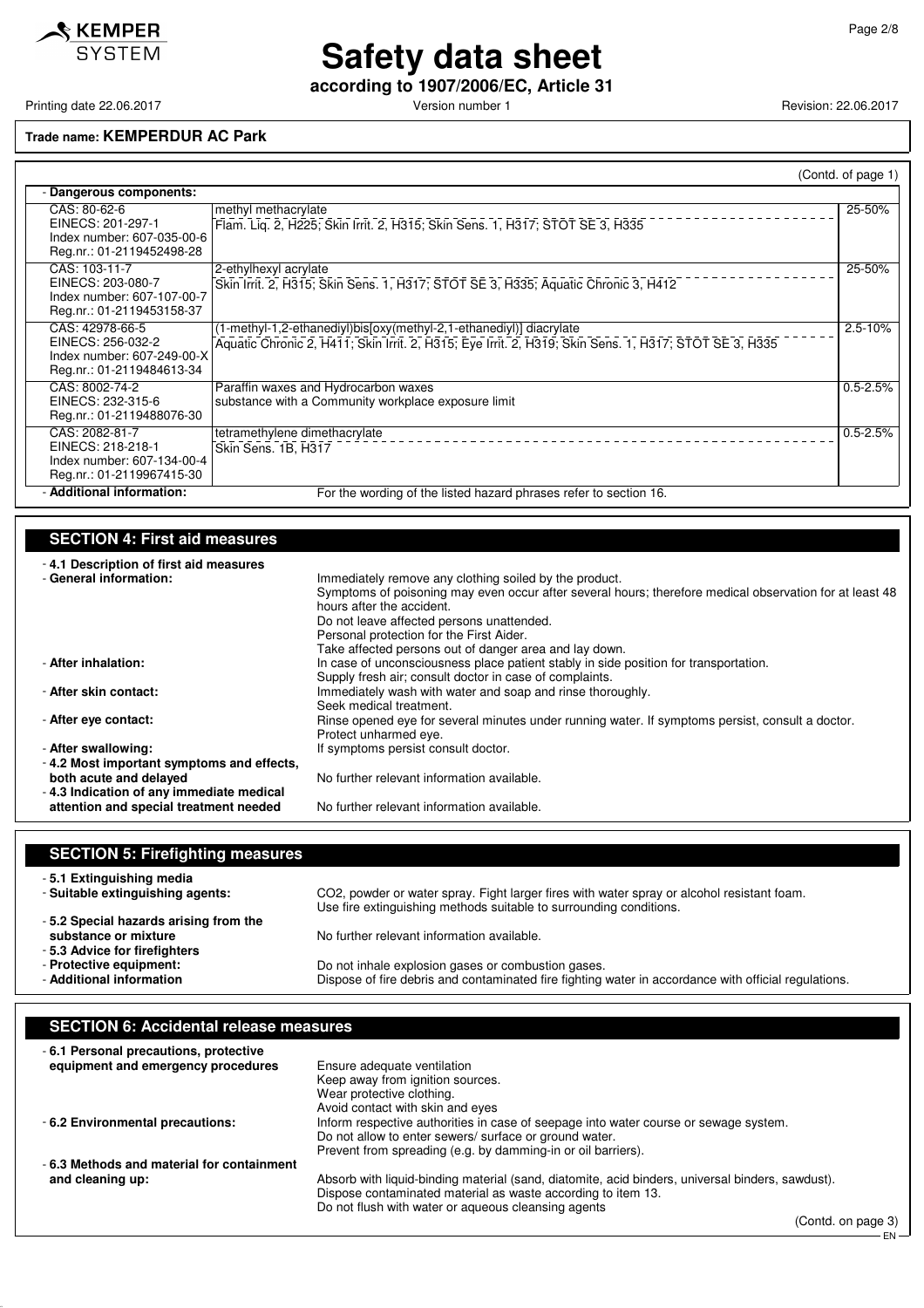## $\triangle$  KEMPER **SYSTEM**

## **Safety data sheet**

**according to 1907/2006/EC, Article 31**

- **6.4 Reference to other sections** See Section 7 for information on safe handling.

Printing date 22.06.2017 **Printing date 22.06.2017** Version number 1 Revision: 22.06.2017

(Contd. of page 2)

## **Trade name: KEMPERDUR AC Park**

|                                                                                                                                         | See Section 8 for information on personal protection equipment.<br>See Section 13 for disposal information.                                                                                                                                                                                                                                                                                                                                                                                                                                                      |  |
|-----------------------------------------------------------------------------------------------------------------------------------------|------------------------------------------------------------------------------------------------------------------------------------------------------------------------------------------------------------------------------------------------------------------------------------------------------------------------------------------------------------------------------------------------------------------------------------------------------------------------------------------------------------------------------------------------------------------|--|
| <b>SECTION 7: Handling and storage</b>                                                                                                  |                                                                                                                                                                                                                                                                                                                                                                                                                                                                                                                                                                  |  |
| - 7.1 Precautions for safe handling                                                                                                     | Keep receptacles tightly sealed.<br>Store in cool, dry place in tightly closed receptacles.                                                                                                                                                                                                                                                                                                                                                                                                                                                                      |  |
| - Information about fire - and explosion<br>protection:                                                                                 | Prevent formation of aerosols.<br>Keep ignition sources away - Do not smoke.                                                                                                                                                                                                                                                                                                                                                                                                                                                                                     |  |
| - 7.2 Conditions for safe storage, including any incompatibilities<br>- Storage:                                                        | Use explosion-proof apparatus / fittings and spark-proof tools.                                                                                                                                                                                                                                                                                                                                                                                                                                                                                                  |  |
| - Requirements to be met by storerooms and<br>receptacles:<br>- Information about storage in one common                                 | Store only in the original receptacle.                                                                                                                                                                                                                                                                                                                                                                                                                                                                                                                           |  |
| storage facility:                                                                                                                       | Store away from foodstuffs.<br>Store away from water.                                                                                                                                                                                                                                                                                                                                                                                                                                                                                                            |  |
| - Further information about storage<br>conditions:                                                                                      | Protect from frost.<br>Store in dry conditions.<br>Store in cool, dry conditions in well sealed receptacles.<br>Recommended storage temperature: 10-30 °C                                                                                                                                                                                                                                                                                                                                                                                                        |  |
| - Storage class:<br>- 7.3 Specific end use(s)                                                                                           | 3<br>No further relevant information available.                                                                                                                                                                                                                                                                                                                                                                                                                                                                                                                  |  |
| <b>SECTION 8: Exposure controls/personal protection</b>                                                                                 |                                                                                                                                                                                                                                                                                                                                                                                                                                                                                                                                                                  |  |
| - Additional information about design of                                                                                                |                                                                                                                                                                                                                                                                                                                                                                                                                                                                                                                                                                  |  |
| technical facilities:<br>-8.1 Control parameters                                                                                        | No further data; see item 7.                                                                                                                                                                                                                                                                                                                                                                                                                                                                                                                                     |  |
| - Ingredients with limit values that require monitoring at the workplace:<br>80-62-6 methyl methacrylate                                |                                                                                                                                                                                                                                                                                                                                                                                                                                                                                                                                                                  |  |
| WEL Short-term value: 416 mg/m <sup>3</sup> , 100 ppm<br>Long-term value: 208 mg/m <sup>3</sup> , 50 ppm                                |                                                                                                                                                                                                                                                                                                                                                                                                                                                                                                                                                                  |  |
| 8002-74-2 Paraffin waxes and Hydrocarbon waxes                                                                                          |                                                                                                                                                                                                                                                                                                                                                                                                                                                                                                                                                                  |  |
| WEL Short-term value: 6 mg/m <sup>3</sup><br>Long-term value: 2 mg/m <sup>3</sup>                                                       |                                                                                                                                                                                                                                                                                                                                                                                                                                                                                                                                                                  |  |
| - Additional information:<br>- 8.2 Exposure controls<br>- Personal protective equipment:<br>- General protective and hygienic measures: | The lists valid during the making were used as basis.<br>The usual precautionary measures are to be adhered to when handling chemicals.<br>Keep away from foodstuffs, beverages and feed.<br>Immediately remove all soiled and contaminated clothing<br>Wash hands before breaks and at the end of work.                                                                                                                                                                                                                                                         |  |
| - Respiratory protection:                                                                                                               | Avoid contact with the eyes and skin.<br>When used properly and under normal conditions, breathing protection is not required.<br>Use suitable respiratory protective device in case of insufficient ventilation.<br>Filter A/P2                                                                                                                                                                                                                                                                                                                                 |  |
| - Protection of hands:                                                                                                                  | Respiratory protection - Gas filters and combination filters according to EN 141<br>Protective gloves                                                                                                                                                                                                                                                                                                                                                                                                                                                            |  |
| - Material of gloves                                                                                                                    | Only use chemical-protective gloves with CE-labelling of category III.<br>Check protective gloves prior to each use for their proper condition.<br>The glove material has to be impermeable and resistant to the product/ the substance/ the<br>preparation.<br>Selection of the glove material on consideration of the penetration times, rates of diffusion<br>and the degradation<br>After use of gloves apply skin-cleaning agents and skin cosmetics.<br>Recommended materials:<br>Butyl rubber, BR<br>Recommended thickness of the material: $\geq 0.5$ mm |  |
|                                                                                                                                         | The selection of the suitable gloves does not only depend on the material, but also on further marks of<br>quality and varies from manufacturer to manufacturer.<br>(Contd. on page 4)                                                                                                                                                                                                                                                                                                                                                                           |  |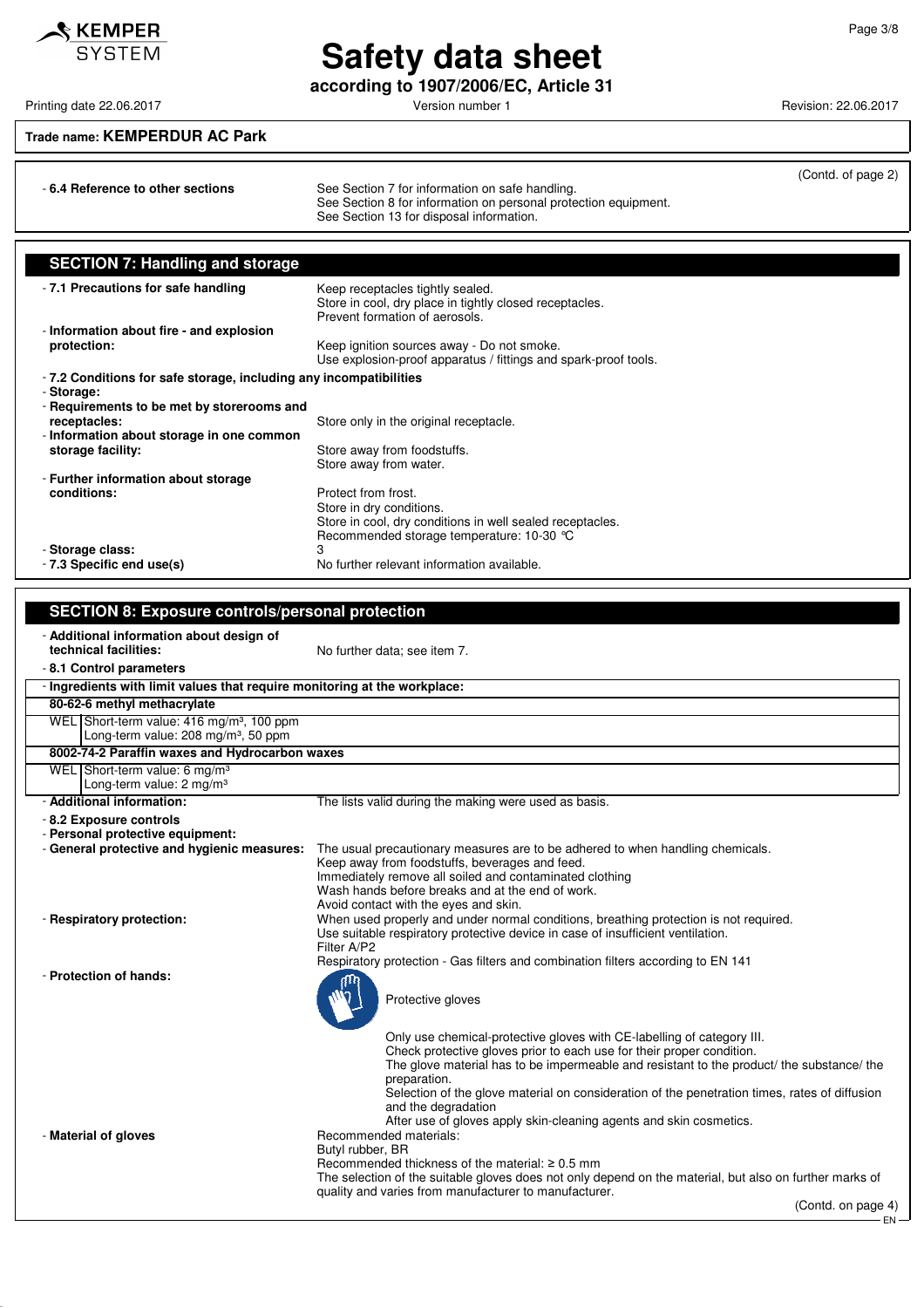**according to 1907/2006/EC, Article 31**

Printing date 22.06.2017 **Version number 1 Printing date 22.06.2017 Revision: 22.06.2017** 

## **Trade name: KEMPERDUR AC Park**

| - Penetration time of glove material                       | (Contd. of page 3)<br>The determined penetration times according to EN 374 part III are not performed under practical<br>conditions. Therefore a maximum wearing time, which corresponds to 50% of the penetration time, is<br>recommended. |
|------------------------------------------------------------|---------------------------------------------------------------------------------------------------------------------------------------------------------------------------------------------------------------------------------------------|
| - As protection from splashes gloves made of               |                                                                                                                                                                                                                                             |
| the following materials are suitable:                      | Nitrile rubber, NBR                                                                                                                                                                                                                         |
|                                                            | Recommended thickness of the material: $\geq 0.1$ mm                                                                                                                                                                                        |
|                                                            | Penetration time (min.): <10                                                                                                                                                                                                                |
| - Eye protection:                                          |                                                                                                                                                                                                                                             |
|                                                            |                                                                                                                                                                                                                                             |
|                                                            | Tightly sealed goggles                                                                                                                                                                                                                      |
|                                                            |                                                                                                                                                                                                                                             |
|                                                            |                                                                                                                                                                                                                                             |
|                                                            | Protective goggles and facial protection - Classification according to EN 166                                                                                                                                                               |
| - Body protection:                                         | Protective work clothing                                                                                                                                                                                                                    |
|                                                            | Impervious protective clothing                                                                                                                                                                                                              |
|                                                            |                                                                                                                                                                                                                                             |
|                                                            |                                                                                                                                                                                                                                             |
| <b>SECTION 9: Physical and chemical properties</b>         |                                                                                                                                                                                                                                             |
|                                                            |                                                                                                                                                                                                                                             |
| -9.1 Information on basic physical and chemical properties |                                                                                                                                                                                                                                             |
| - General Information                                      |                                                                                                                                                                                                                                             |
| - Appearance:                                              |                                                                                                                                                                                                                                             |
| Form:                                                      | Fluid                                                                                                                                                                                                                                       |
| Colour:                                                    | Light grey                                                                                                                                                                                                                                  |
| - Odour:                                                   | Characteristic                                                                                                                                                                                                                              |
| - Odour threshold:                                         | Not determined.                                                                                                                                                                                                                             |
| - pH-value:                                                | Not determined.                                                                                                                                                                                                                             |
|                                                            |                                                                                                                                                                                                                                             |
| - Change in condition                                      | Undetermined.                                                                                                                                                                                                                               |
| Melting point/freezing point:                              |                                                                                                                                                                                                                                             |
| Initial boiling point and boiling range:                   | Undetermined.                                                                                                                                                                                                                               |
| - Flash point:                                             | 10 °C                                                                                                                                                                                                                                       |
| - Flammability (solid, gas):                               | Not applicable.                                                                                                                                                                                                                             |
| - Ignition temperature:                                    | Not determined.                                                                                                                                                                                                                             |
| - Decomposition temperature:                               | Not determined.                                                                                                                                                                                                                             |
| - Auto-ignition temperature:                               | Product is not selfigniting.                                                                                                                                                                                                                |
| - Explosive properties:                                    | Product is not explosive. However, formation of explosive air/vapour mixtures are possible.                                                                                                                                                 |
| - Explosion limits:                                        |                                                                                                                                                                                                                                             |
| Lower:                                                     | Not determined.                                                                                                                                                                                                                             |
| Upper:                                                     | Not determined.                                                                                                                                                                                                                             |
|                                                            |                                                                                                                                                                                                                                             |
| - Density at 20 °C:                                        | $0.97$ g/cm <sup>3</sup>                                                                                                                                                                                                                    |
| - Relative density                                         | Not determined.                                                                                                                                                                                                                             |
| - Vapour density                                           | Not determined.                                                                                                                                                                                                                             |
| - Evaporation rate                                         | Not determined.                                                                                                                                                                                                                             |
| - Solubility in / Miscibility with                         |                                                                                                                                                                                                                                             |
| water:                                                     | Not miscible or difficult to mix.                                                                                                                                                                                                           |

**Dynamic at 20 °C:** 320 mPas<br> **Kinematic:** Not determ **Not determined.** - **Solvent content: VOC (EC)** 4.40 %<br>**-9.2 Other information** 6.40 Mo furth No further relevant information available. **SECTION 10: Stability and reactivity**

- **10.1 Reactivity 10.1 Reactivity 10.1 Reactivity** 

- **Viscosity:**

- **10.2 Chemical stability**

- **Thermal decomposition / conditions to be**

- **Partition coefficient: n-octanol/water:** Not determined.

**10.3 Possibility of hazardous reactions**<br>- 10.4 Conditions to avoid

No decomposition if used according to specifications.<br>No dangerous reactions known.

- **10.4 Conditions to avoid** No further relevant information available.<br>- **10.5 Incompatible materials:** No further relevant information available. No further relevant information available.

(Contd. on page 5) EN

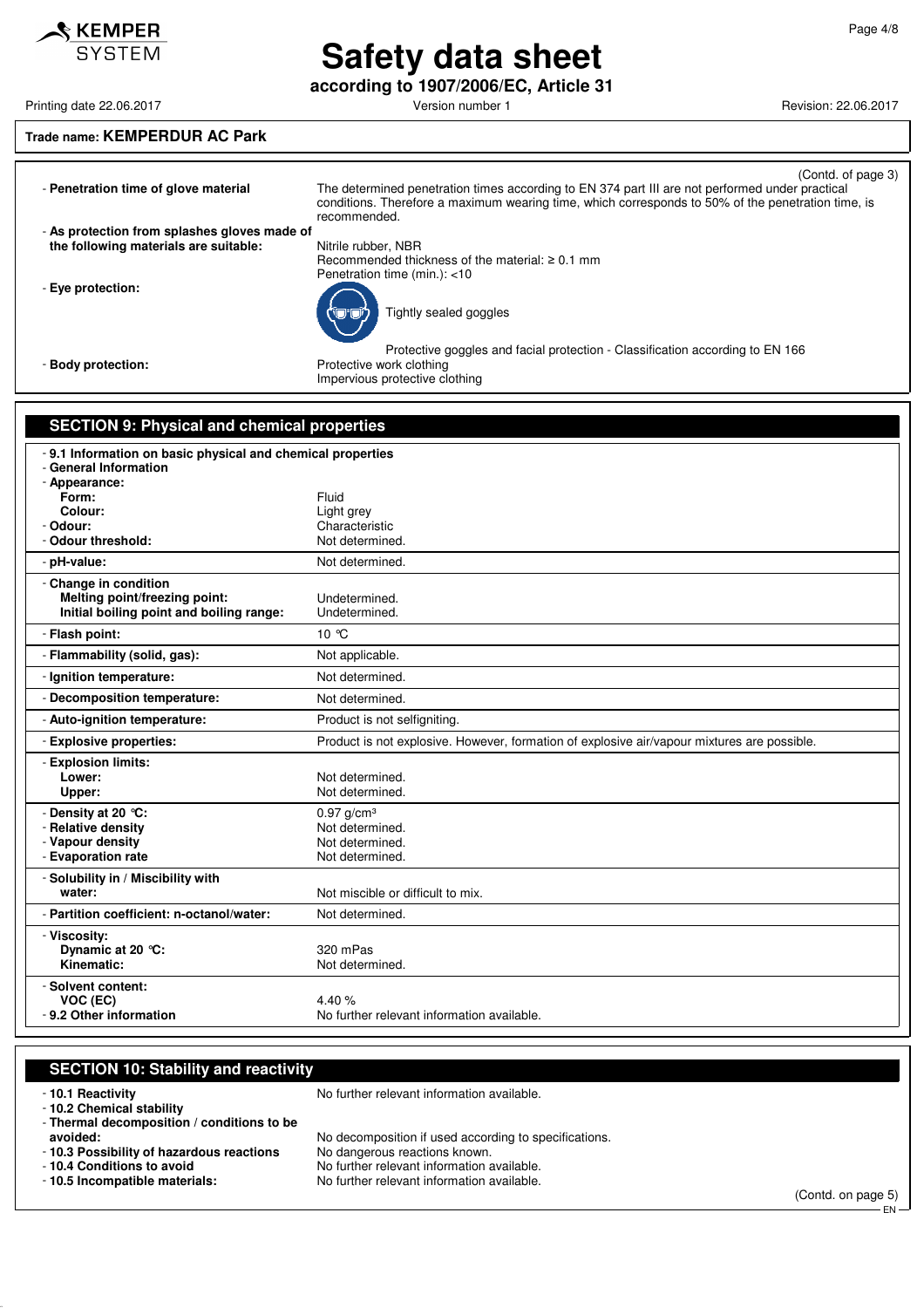**according to 1907/2006/EC, Article 31**

(Contd. of page 4)

#### **Trade name: KEMPERDUR AC Park**

- **10.6 Hazardous decomposition products:** No dangerous decomposition products known.

|                             | <b>SECTION 11: Toxicological information</b> |                                                |                                                                                                                                                |  |  |  |  |
|-----------------------------|----------------------------------------------|------------------------------------------------|------------------------------------------------------------------------------------------------------------------------------------------------|--|--|--|--|
|                             |                                              | - 11.1 Information on toxicological effects    |                                                                                                                                                |  |  |  |  |
| - Acute toxicity            |                                              |                                                | Based on available data, the classification criteria are not met.                                                                              |  |  |  |  |
|                             |                                              | - LD/LC50 values relevant for classification:  |                                                                                                                                                |  |  |  |  |
| 80-62-6 methyl methacrylate |                                              |                                                |                                                                                                                                                |  |  |  |  |
| Oral                        | LD50                                         | $>5000$ mg/kg (rat)                            |                                                                                                                                                |  |  |  |  |
| Dermal                      | LD50                                         | >5000 mg/kg (rabbit)                           |                                                                                                                                                |  |  |  |  |
|                             |                                              | Inhalative $LC50/4 h$ 29.8 mg/l (rat)          |                                                                                                                                                |  |  |  |  |
|                             |                                              | 103-11-7 2-ethylhexyl acrylate                 |                                                                                                                                                |  |  |  |  |
| Oral                        | LD50                                         | 4435 mg/kg (rat) (IUCLID)                      |                                                                                                                                                |  |  |  |  |
| Dermal                      | LD50                                         | 7522 mg/kg (rabbit) (IUCLID)                   |                                                                                                                                                |  |  |  |  |
|                             |                                              |                                                | 42978-66-5 (1-methyl-1,2-ethanediyl)bis[oxy(methyl-2,1-ethanediyl)] diacrylate                                                                 |  |  |  |  |
| Oral                        | LD50                                         | 2000 mg/kg (rat) (OECD 423)                    |                                                                                                                                                |  |  |  |  |
| Dermal                      | LD50                                         | 2000 mg/kg (rabbit) (OECD 402)                 |                                                                                                                                                |  |  |  |  |
|                             |                                              | 8002-74-2 Paraffin waxes and Hydrocarbon waxes |                                                                                                                                                |  |  |  |  |
| Oral                        | LD50                                         | $>5000$ mg/kg (rat)                            |                                                                                                                                                |  |  |  |  |
| Dermal                      | LD50                                         | $>2000$ mg/kg (rat)                            |                                                                                                                                                |  |  |  |  |
|                             |                                              | 2082-81-7 tetramethylene dimethacrylate        |                                                                                                                                                |  |  |  |  |
| Oral                        | LD50                                         | 10066 mg/kg (rat) (OECD 401)                   |                                                                                                                                                |  |  |  |  |
| Dermal                      | LD50                                         | >3000 mg/kg (rabbit)                           |                                                                                                                                                |  |  |  |  |
| - Primary irritant effect:  |                                              |                                                |                                                                                                                                                |  |  |  |  |
| - Skin corrosion/irritation |                                              |                                                | Causes skin irritation.                                                                                                                        |  |  |  |  |
|                             |                                              | - Serious eye damage/irritation                | Based on available data, the classification criteria are not met.                                                                              |  |  |  |  |
|                             |                                              | - Respiratory or skin sensitisation            | May cause an allergic skin reaction.                                                                                                           |  |  |  |  |
| - Germ cell mutagenicity    |                                              |                                                | - CMR effects (carcinogenity, mutagenicity and toxicity for reproduction)<br>Based on available data, the classification criteria are not met. |  |  |  |  |
| - Carcinogenicity           |                                              |                                                | Based on available data, the classification criteria are not met.                                                                              |  |  |  |  |
| - Reproductive toxicity     |                                              |                                                | Based on available data, the classification criteria are not met.                                                                              |  |  |  |  |
| - STOT-single exposure      |                                              |                                                | May cause respiratory irritation.                                                                                                              |  |  |  |  |
| - STOT-repeated exposure    |                                              |                                                | Based on available data, the classification criteria are not met.                                                                              |  |  |  |  |
| - Aspiration hazard         |                                              |                                                | Based on available data, the classification criteria are not met.                                                                              |  |  |  |  |

### **SECTION 12: Ecological information**

| - Aquatic toxicity:            |                 |                                                                                |                    |  |  |
|--------------------------------|-----------------|--------------------------------------------------------------------------------|--------------------|--|--|
| 80-62-6 methyl methacrylate    |                 |                                                                                |                    |  |  |
|                                | <b>NOEC</b>     | 37 mg/l (Daphnia magna) (21 days; OECD 202 Part 2, flow)                       |                    |  |  |
|                                | EC <sub>3</sub> | 37 mg/l (Scenedesmus quadricauda) (DIN 38412 Part 9; 8d)                       |                    |  |  |
|                                | EC <sub>0</sub> | 100 mg/l (Pseudomonas putida)                                                  |                    |  |  |
|                                | EC50            | 69 mg/l (Daphnia magna) (48 h; OECD 202)                                       |                    |  |  |
|                                | LC 50           | >79 mg/l (Oncorhynchus mykiss (Regenbogenforelle)) (96 h; OECD 203)            |                    |  |  |
| 103-11-7 2-ethylhexyl acrylate |                 |                                                                                |                    |  |  |
|                                |                 | Inhalative   LC50/8h   1.19 mg/l (rat) (OECD 403)                              |                    |  |  |
|                                | <b>EC50</b>     | 17 mg/l (Daphnia magna) (48h; IUCLID)                                          |                    |  |  |
|                                | EC50            | > 10000 mg/l (Pseudomonas putida) (30 min.; IUCLID)                            |                    |  |  |
|                                | <b>IC50</b>     | 44 mg/l (DESMODESMUS SUBSPICATUS) (72h, IUCLID)                                |                    |  |  |
|                                | LC50            | 23 mg/l (Leuciscus idus (Goldorfe)) (48h; IUCLID)                              |                    |  |  |
|                                |                 | 42978-66-5 (1-methyl-1,2-ethanediyl)bis[oxy(methyl-2,1-ethanediyl)] diacrylate |                    |  |  |
|                                | <b>LC50</b>     | 4.6 - 10 mg/l (Leuciscus idus) (96h; DIN38412- Teil 15)                        |                    |  |  |
|                                | <b>EC50</b>     | > 1000 mg/l (Belebtschlamm) (3h, OECD 209)                                     |                    |  |  |
|                                | EC50            | 89 mg/l (Daphnia magna) (48h; US EPA)                                          |                    |  |  |
|                                | EC50            | 65.9 mg/l (DESMODESMUS SUBSPICATUS) (72h; DIN 38412 Teil 9)                    |                    |  |  |
|                                | EC10            | 6.6 mg/l (DESMODESMUS SUBSPICATUS) (72h)                                       |                    |  |  |
|                                |                 | 2082-81-7 tetramethylene dimethacrylate                                        |                    |  |  |
|                                | EC50            | 9.79 mg/l (DESMODESMUS SUBSPICATUS) (72h; OECD 201)                            |                    |  |  |
|                                |                 | 32.5 mg/l (Idus melanotus) (48h; OECD 203)                                     |                    |  |  |
|                                |                 |                                                                                | (Contd. on page 6) |  |  |



Printing date 22.06.2017 **Printing date 22.06.2017** Version number 1 Revision: 22.06.2017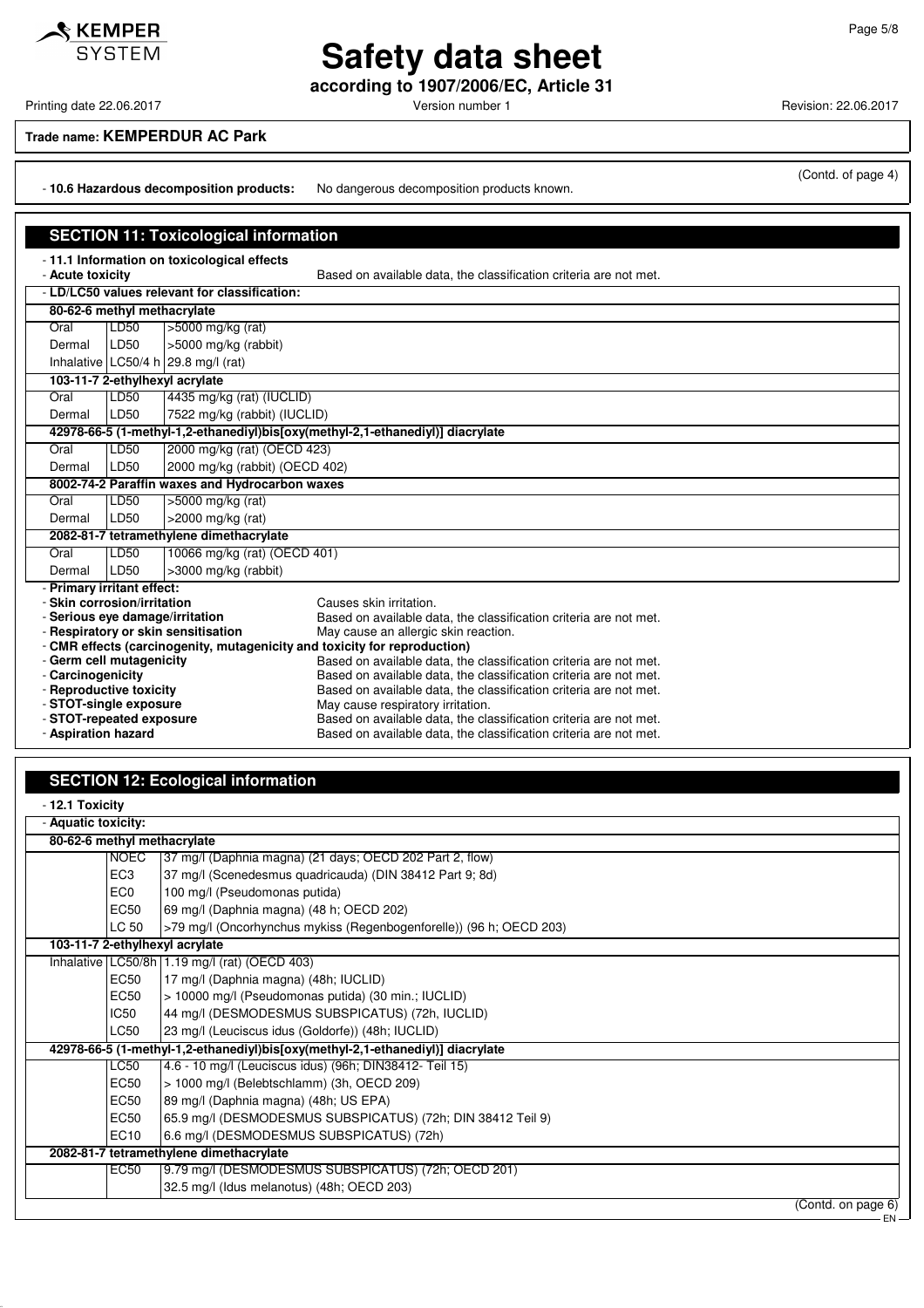

**according to 1907/2006/EC, Article 31**

Printing date 22.06.2017 **Printing date 22.06.2017** Version number 1 Revision: 22.06.2017

#### **Trade name: KEMPERDUR AC Park**

|                                                    |                                                         | (Contd. of page 5)                                                                                                                               |
|----------------------------------------------------|---------------------------------------------------------|--------------------------------------------------------------------------------------------------------------------------------------------------|
| <b>NOEC</b>                                        | 20 mg/l (Belebtschlamm)                                 |                                                                                                                                                  |
| EC10                                               |                                                         | 4.35 mg/l (DESMODESMUS SUBSPICATUS) (72d; OECD 201)                                                                                              |
|                                                    |                                                         | 7.51 mg/l (Daphnia magna) (21d; OECD 211)                                                                                                        |
|                                                    | 64742-82-1 Naphtha (petroleum), hydrodesulfurized heavy |                                                                                                                                                  |
| ErC <sub>50</sub>                                  |                                                         | 4.1 mg/l (Pseudokirchneriella subcapitata) (72h, OECD 202)                                                                                       |
| LC50                                               |                                                         | 10-30 mg/l (Oncorhynchus mykiss (Regenbogenforelle)) (96h; OECD 203)                                                                             |
| EC50                                               |                                                         | 10-22 mg/l (Daphnia magna) (48h; OECD 202)                                                                                                       |
| - 12.2 Persistence and degradability               |                                                         | No further relevant information available.                                                                                                       |
| - 12.3 Bioaccumulative potential                   |                                                         | No further relevant information available.                                                                                                       |
| - 12.4 Mobility in soil                            |                                                         | No further relevant information available.                                                                                                       |
| - Ecotoxical effects:                              |                                                         |                                                                                                                                                  |
| - Remark:                                          |                                                         | Harmful to fish                                                                                                                                  |
| - Additional ecological information:               |                                                         |                                                                                                                                                  |
| - General notes:                                   |                                                         | Water hazard class 1 (German Regulation) (Self-assessment): slightly hazardous for water<br>Harmful to aquatic organisms                         |
|                                                    | -12.5 Results of PBT and vPvB assessment                |                                                                                                                                                  |
| $-$ PBT:                                           |                                                         | Not applicable.                                                                                                                                  |
| $-vPvB$ :                                          |                                                         | Not applicable.                                                                                                                                  |
| - 12.6 Other adverse effects                       |                                                         | No further relevant information available.                                                                                                       |
|                                                    |                                                         |                                                                                                                                                  |
|                                                    | <b>SECTION 13: Disposal considerations</b>              |                                                                                                                                                  |
| - 13.1 Waste treatment methods<br>- Recommendation |                                                         | Disposal according to official regulations<br>Must not be disposed together with household garbage. Do not allow product to reach sewage system. |
| European waste catalogue                           |                                                         |                                                                                                                                                  |

08 04 09\* waste adhesives and sealants containing organic solvents or other hazardous substances 08 04 10 waste adhesives and sealants other than those mentioned in 08 04 09

- **Uncleaned packaging:**

Disposal must be made according to official regulations.

| <b>SECTION 14: Transport information</b>                       |                                                                                      |
|----------------------------------------------------------------|--------------------------------------------------------------------------------------|
| - 14.1 UN-Number<br>- ADR, IMDG, IATA                          | <b>UN1993</b>                                                                        |
| - 14.2 UN proper shipping name<br>- ADR                        | 1993 FLAMMABLE LIQUID, N.O.S. (METHYL METHACRYLATE MONOMER,                          |
| - IMDG, IATA                                                   | STABILIZED)<br>FLAMMABLE LIQUID, N.O.S. (METHYL METHACRYLATE MONOMER,<br>STABILIZED) |
| - 14.3 Transport hazard class(es)<br>$-$ ADR                   |                                                                                      |
| ۹                                                              |                                                                                      |
| - Class<br>- Label                                             | 3 (F1) Flammable liquids.<br>3                                                       |
| - IMDG, IATA<br>Ø                                              |                                                                                      |
| - Class<br>- Label                                             | 3 Flammable liquids.<br>3                                                            |
| - 14.4 Packing group<br>- ADR, IMDG, IATA                      | $\mathbf{H}$                                                                         |
| - 14.5 Environmental hazards:                                  | Not applicable.                                                                      |
| - 14.6 Special precautions for user<br>- Danger code (Kemler): | Warning: Flammable liquids.<br>33                                                    |
|                                                                | (Contd. on page 7)                                                                   |

EN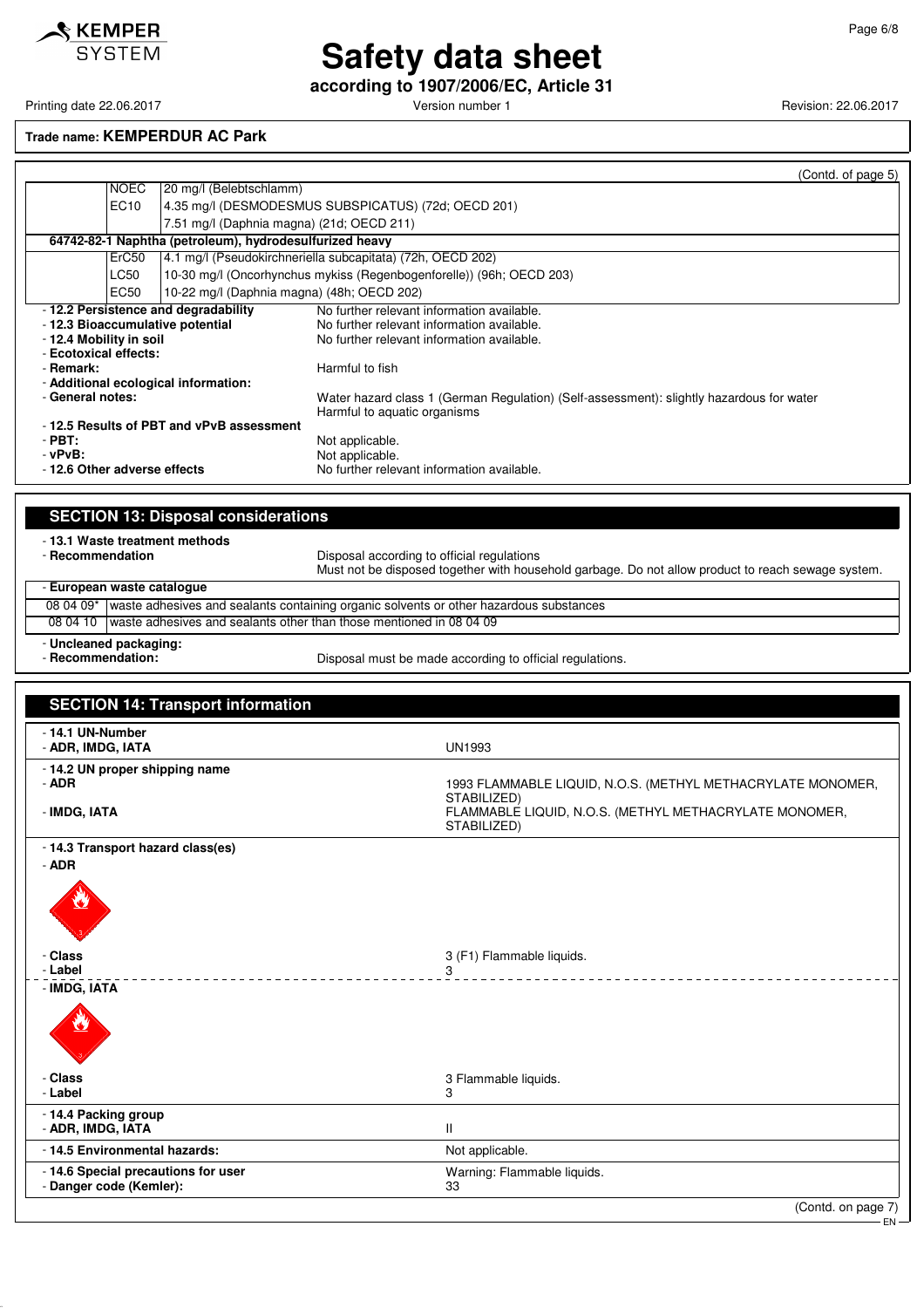

## **Safety data sheet according to 1907/2006/EC, Article 31**

Printing date 22.06.2017 **Version number 1 Version number 1** Revision: 22.06.2017

#### **Trade name: KEMPERDUR AC Park**

|                                                                     | (Contd. of page 6)                                                                                                                |
|---------------------------------------------------------------------|-----------------------------------------------------------------------------------------------------------------------------------|
| - EMS Number:<br>- Stowage Category                                 | $F-E, S-E$<br>B                                                                                                                   |
| -14.7 Transport in bulk according to Annex II of Marpol and the IBC |                                                                                                                                   |
| Code                                                                | Not applicable.                                                                                                                   |
| - Transport/Additional information:                                 |                                                                                                                                   |
| - ADR<br>- Limited quantities (LQ)<br>- Excepted quantities (EQ)    | 11<br>Code: E2<br>Maximum net quantity per inner packaging: 30 ml<br>Maximum net quantity per outer packaging: 500 ml             |
| - Transport category<br>- Tunnel restriction code                   | 2<br>D/E                                                                                                                          |
| - IMDG<br>- Limited quantities (LQ)<br>- Excepted quantities (EQ)   | 1 <sub>L</sub><br>Code: E2<br>Maximum net quantity per inner packaging: 30 ml<br>Maximum net quantity per outer packaging: 500 ml |
| - UN "Model Regulation":                                            | UN 1993 FLAMMABLE LIQUID, N.O.S. (METHYL METHACRYLATE<br>MONOMER, STABILIZED), 3, II                                              |

### **SECTION 15: Regulatory information**

- **15.1 Safety, health and environmental regulations/legislation specific for the substance or mixture** - **Directive 2012/18/EU** - **Named dangerous substances - ANNEX I** None of the ingredients is listed. - **Seveso category** P5c FLAMMABLE LIQUIDS - **Qualifying quantity (tonnes) for the application of lower-tier requirements** 5,000 t - **Qualifying quantity (tonnes) for the application of upper-tier requirements** 50,000 t - **REGULATION (EC) No 1907/2006 ANNEX** Conditions of restriction: 3 - **National regulations:** - **Information about limitation of use:** Employment restrictions concerning pregnant and lactating women must be observed. Employment restrictions concerning juveniles must be observed. Employment restrictions concerning women of child-bearing age must be observed. - **15.2 Chemical safety assessment:** A Chemical Safety Assessment has not been carried out.

### **SECTION 16: Other information**

This information is based on our present knowledge. However, this shall not constitute a guarantee for any specific product features and shall not establish a legally valid contractual relationship.

| - Relevant phrases            | H225 Highly flammable liquid and vapour.<br>H315 Causes skin irritation.<br>H317 May cause an allergic skin reaction.<br>H319 Causes serious eye irritation.<br>H335 May cause respiratory irritation.<br>H411 Toxic to aquatic life with long lasting effects.<br>H412 Harmful to aquatic life with long lasting effects.                                                                                                                                                                                                                                                                                                                                                                                                                                                                                                                                                                                                                                                                                                                                                                                                                                                                                                                                                                                                                                                                    |
|-------------------------------|-----------------------------------------------------------------------------------------------------------------------------------------------------------------------------------------------------------------------------------------------------------------------------------------------------------------------------------------------------------------------------------------------------------------------------------------------------------------------------------------------------------------------------------------------------------------------------------------------------------------------------------------------------------------------------------------------------------------------------------------------------------------------------------------------------------------------------------------------------------------------------------------------------------------------------------------------------------------------------------------------------------------------------------------------------------------------------------------------------------------------------------------------------------------------------------------------------------------------------------------------------------------------------------------------------------------------------------------------------------------------------------------------|
| - Department issuing SDS:     | research & development<br><b>Product Management</b>                                                                                                                                                                                                                                                                                                                                                                                                                                                                                                                                                                                                                                                                                                                                                                                                                                                                                                                                                                                                                                                                                                                                                                                                                                                                                                                                           |
| - Contact:                    | <b>Product Management</b>                                                                                                                                                                                                                                                                                                                                                                                                                                                                                                                                                                                                                                                                                                                                                                                                                                                                                                                                                                                                                                                                                                                                                                                                                                                                                                                                                                     |
| - Abbreviations and acronyms: | ADR: Accord européen sur le transport des marchandises dangereuses par Route (European Agreement concerning the International<br>Carriage of Dangerous Goods by Road)<br>IMDG: International Maritime Code for Dangerous Goods<br>IATA: International Air Transport Association<br>GHS: Globally Harmonised System of Classification and Labelling of Chemicals<br>EINECS: European Inventory of Existing Commercial Chemical Substances<br>ELINCS: European List of Notified Chemical Substances<br>CAS: Chemical Abstracts Service (division of the American Chemical Society)<br>VOC: Volatile Organic Compounds (USA, EU)<br>LC50: Lethal concentration, 50 percent<br>LD50: Lethal dose, 50 percent<br>PBT: Persistent, Bioaccumulative and Toxic<br>vPvB: very Persistent and very Bioaccumulative<br>Flam. Lig. 2: Flammable liguids - Category 2<br>Skin Irrit. 2: Skin corrosion/irritation - Category 2<br>Eye Irrit. 2: Serious eye damage/eye irritation - Category 2<br>Skin Sens. 1: Skin sensitisation - Category 1<br>Skin Sens. 1B: Skin sensitisation - Category 1B<br>STOT SE 3: Specific target organ toxicity (single exposure) - Category 3<br>Aquatic Chronic 2: Hazardous to the aguatic environment - long-term aguatic hazard – Category 2<br>Aquatic Chronic 3: Hazardous to the aquatic environment - long-term aquatic hazard – Category 3<br>(Contd. on page 8) |